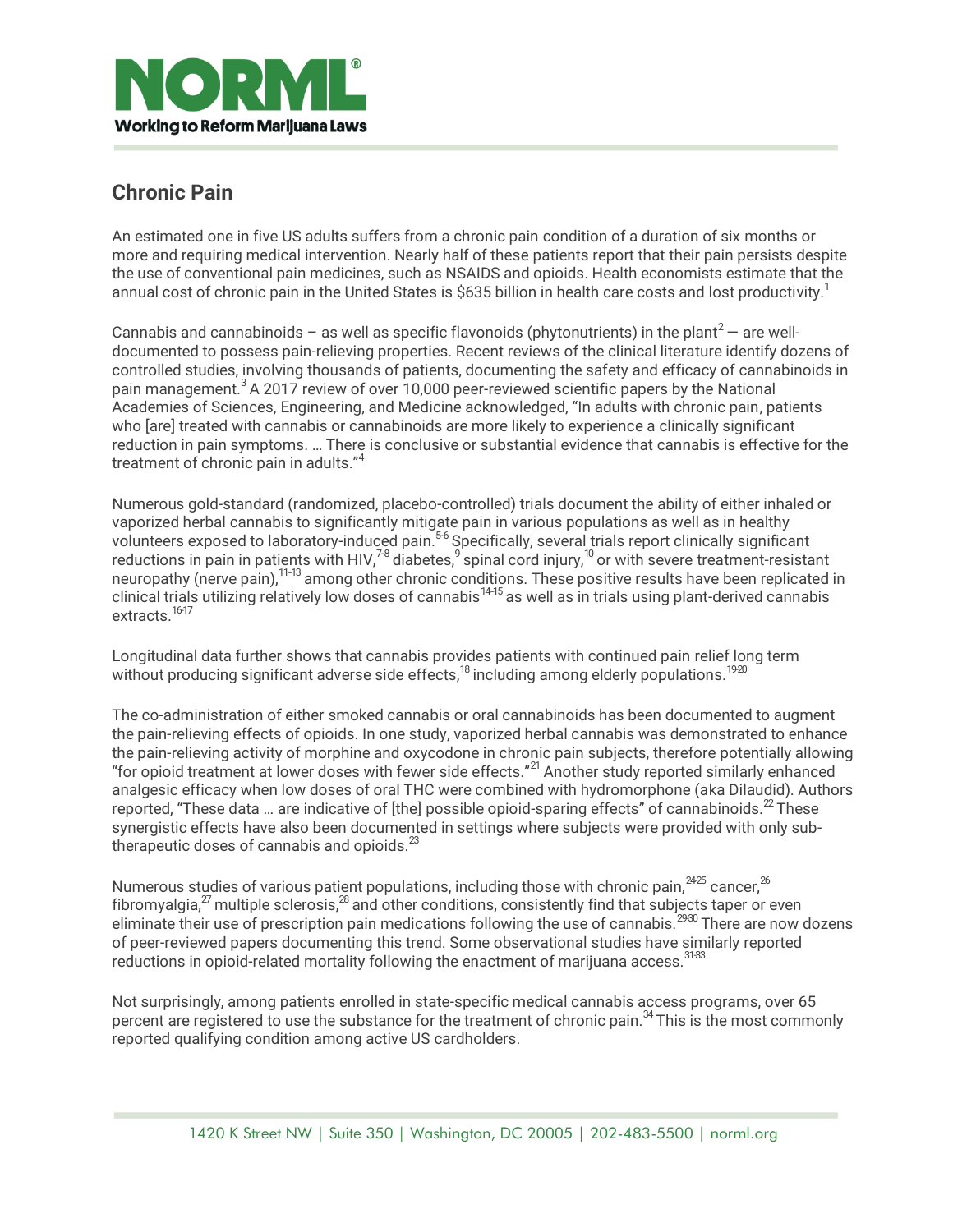

The use of cannabis for pain, and as a potential substitute for opioids and other prescription analgesics, is rapidly becoming more accepted among clinicians,<sup>3536</sup> with a coalition of physicians in 2020 issuing "consensus-based recommendations surrounding the safe introduction and titration of cannabinoids in concert with tapering opioids."<sup>37</sup>

## **REFERENCES**

<sup>1</sup> Science-Daily, September 11, 2012, "<u>[Chronic](https://www.sciencedaily.com/releases/2012/09/120911091100.htm) pain costs U.S. up to \$635 billion, study shows</u>."

<sup>2</sup> *Medical Xpress*, July 24, 2019, "[Researchers](https://medicalxpress.com/news/2019-07-access-pain-relief-potential-cannabis.html) unlock access to pain relief potential of cannabis."

3 Grotenhermen and Muller-Vahl. 2017. Medicinal uses of marijuana and [cannabinoids.](http://www.tandfonline.com/doi/abs/10.1080/07352689.2016.1265360?needAccess=true&journalCode=bpts20) *Critical Reviews in Plant Sciences* 35: 378-405.

<sup>4</sup> National Academies of Sciences, Engineering, and Medicine. 2017. The Health Effects of Cannabis and [Cannabinoids:](https://www.nap.edu/catalog/24625/the-health-effects-of-cannabis-and-cannabinoids-the-current-state) The Current State of Evidence and [Recommendations](https://www.nap.edu/catalog/24625/the-health-effects-of-cannabis-and-cannabinoids-the-current-state) for Research.

<sup>5</sup> Wallace et al. 2007. Dose-dependent Effects of Smoked Cannabis on [Capsaicin-Induced](http://anesthesiology.pubs.asahq.org/article.aspx?articleid=1931753) Pain and Hyperalgesia in Healthy [Volunteers.](http://anesthesiology.pubs.asahq.org/article.aspx?articleid=1931753) *Anesthesiology* 107: 785-796.

<sup>6</sup> Cooper et al. 2013. <u>[Comparison](http://www.ncbi.nlm.nih.gov/pubmed/23609132) of the analgesic effects of dronabinol and smoked marijuana in daily marijuana</u> [smokers.](http://www.ncbi.nlm.nih.gov/pubmed/23609132) *Neuropsychopharmacology* 38: 1984-1992. 7

Abrams et al. 2007. Cannabis in painful HIV-associated sensory neuropathy: a randomized [placebo-controlled](https://pubmed.ncbi.nlm.nih.gov/17296917/)

<mark>trial</mark>. Neurology 68: 515-521.<br><sup>8</sup> Ellis et al. 2008. <u>Smoked medicinal cannabis for neuropathic pain in HIV: a [randomized,](http://www.nature.com/npp/journal/v34/n3/abs/npp2008120a.html) crossover clinical</u> [trial.](http://www.nature.com/npp/journal/v34/n3/abs/npp2008120a.html) *Neuropsychopharmacology* 34: 672-80.

<sup>9</sup> Wallace et al., 2015. Efficacy of inhaled cannabis on painful diabetic [neuropathy.](http://www.ncbi.nlm.nih.gov/pubmed/25843054) *Journal of Pain* 7: 616-627.

<sup>10</sup> Wilsey et al. 2016. An [exploratory](http://www.ncbi.nlm.nih.gov/pubmed/27286745) human laboratory experiment evaluating vaporized cannabis in the treatment of [neuropathic](http://www.ncbi.nlm.nih.gov/pubmed/27286745) pain from spinal cord injury and disease. *The Journal of Pain* 17: 982-1000.

<sup>11</sup> Wilsey et al. 2008. <u>A randomized, [placebo-controlled,](http://www.ncbi.nlm.nih.gov/pubmed/18403272) crossover trial of cannabis cigarettes in neuropathic</u> [pain.](http://www.ncbi.nlm.nih.gov/pubmed/18403272) *Journal of Pain* 9: 506-521.

<sup>12</sup> Ware et al. 2010. Smoked cannabis for chronic [neuropathic](http://www.cmaj.ca/cgi/rapidpdf/cmaj.091414v1) pain: a randomized controlled trial. *CMAJ* 182: 694-701.

<sup>13</sup> Eisenberg et al. 2014. The pharmacokinetics, efficacy, safety, and ease of use of a novel portable metered-dose [cannabis inhaler in patients with chronic neuropathic pain: a phase 1a study.](http://www.ncbi.nlm.nih.gov/pubmed/25118789) *Journal of Pain and Palliative Care Pharmacotherapy* 28: 216-225.

<sup>14</sup> Wilsey et al. 2013. Low-dose vaporized cannabis [significantly](http://www.ncbi.nlm.nih.gov/pubmed/23237736) improves neuropathic pain. *The Journal of Pain* 14: 136- 148.

140.<br><sup>15</sup> Almog et al. 2020. <u>The [pharmacokinetics,](https://pubmed.ncbi.nlm.nih.gov/32445190/) efficacy, and safety of a novel selective-dose inhaler in patients with</u> chronic pain: A randomized, double-blinded, [placebo-controlled](https://pubmed.ncbi.nlm.nih.gov/32445190/) trial. *European Journal of Pain* 24: 1505-1516.

<sup>16</sup> Johnson et al. 2009. Multicenter, double-blind, randomized, [placebo-controlled,](http://www.ncbi.nlm.nih.gov/pubmed/19896326) parallel-group study of the efficacy, safety and tolerability of THC: CBD extract in patients with intractable [cancer-related](http://www.ncbi.nlm.nih.gov/pubmed/19896326) pain. *Journal of Symptom Management* 39: 167-179.

<sup>17</sup> Kawka et al., 2021. Clinical outcome data of first cohort of chronic pain patients treated with cannabis-based [sublingual oils in the United Kingdom](https://accp1.onlinelibrary.wiley.com/doi/10.1002/jcph.1961) – analysis from the UK Medical Cannabis Registry. *Journal of Clinical Pharmacology* [online ahead of print].

<sup>18</sup> Ware et al. 2015. Cannabis for the [Management](https://www.ncbi.nlm.nih.gov/pubmed/26385201) of Pain: Assessment of Safety Study. *Journal of Pain*. 16: 1233-1242. 19 Lum et al. 2019. Patterns of Marijuana Use and Health Impact: A Survey Among Older [Coloradans.](https://pubmed.ncbi.nlm.nih.gov/31065574/) *Gerontology & Geriatric Medicine* 5 [open access publication].

<sup>20</sup> Abuhasira et al. 2018. [Epidemiological](https://pubmed.ncbi.nlm.nih.gov/29398248/) characteristics, safety and efficacy of medical cannabis in the [elderly.](https://pubmed.ncbi.nlm.nih.gov/29398248/) *European Journal of Internal Medicine* 49: 44-50. 21

Abrams et al. 2011. [Cannabiniod-opioid](http://www.ncbi.nlm.nih.gov/pubmed/22048225) interaction in chronic pain. *Clinical Pharmacology & Therapeutics* 90: 844-

851.<br><sup>22</sup> Dunn et al. 2021. <u>Within-subject, double-blinded, randomized, and [placebo-controlled](https://www.ncbi.nlm.nih.gov/pmc/articles/PMC8055479/) evaluation of the combined</u> effects of the cannabinoid dronabinol and the opioid [hydromorphone](https://www.ncbi.nlm.nih.gov/pmc/articles/PMC8055479/) in a human laboratory

[model.](https://www.ncbi.nlm.nih.gov/pmc/articles/PMC8055479/) *Neuropsychopharmacology* [online ahead of print]. 23

Cooper et al., 2018. Impact of [co-administration](https://www.nature.com/articles/s41386-018-0011-2) of oxycodone and smoked cannabis on analgesia and abuse [liability,](https://www.nature.com/articles/s41386-018-0011-2) *Neuropsychopharmacology* 43:2046-2055. 24

Boehnke et al. 2016. Medical cannabis use is associated with decreased opiate medication use in a [retrospective](http://www.ncbi.nlm.nih.gov/pubmed/27001005) [cross-sectional](http://www.ncbi.nlm.nih.gov/pubmed/27001005) survey of patients with chronic pain. *The Journal of Pain* 17: 739-744